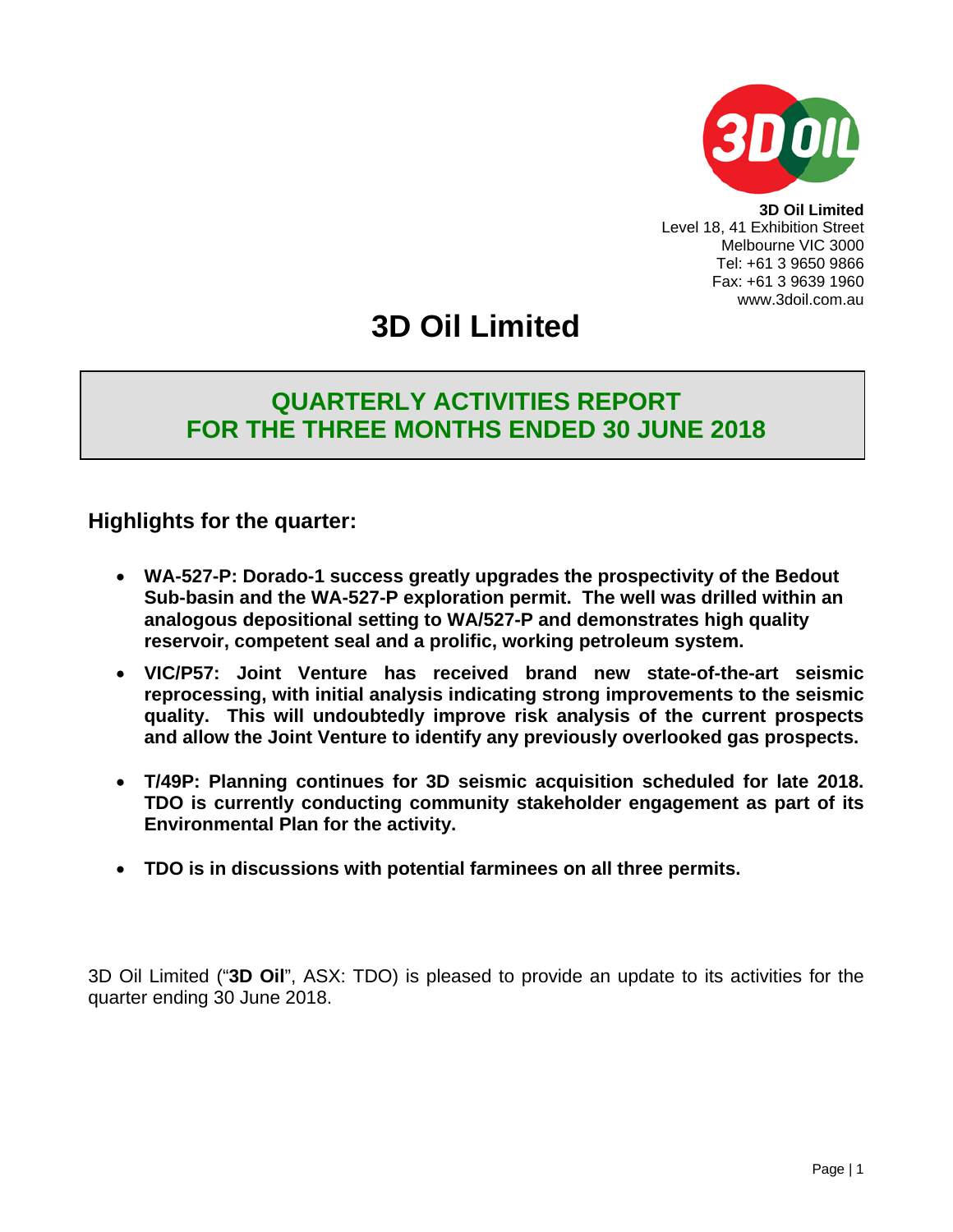## *Exploration*

### *WA/527-P, Bedout Sub-basin, offshore Western Australia*

WA/527-P (3D Oil 100%) is a large permit covering approximately 6,500 km<sup>2</sup> in the Bedout Sub-basin of the Roebuck Basin. The permit is under-explored with a sparse grid of open-file 2D seismic data of varying vintage and no wells. WA/527-P offers a rare opportunity for exploration within a new frontier, adjacent to some of Australia's most exciting recent oil and gas discoveries including Roc, Phoenix South and most recently Dorado (JV between Quadrant Energy, Carnarvon Petroleum).

Recently the Quadrant Energy led Joint Venture announced the exciting success of the Dorado-1 exploration well, which at the time of this announcement had encountered more than 80 meters of net oil pay within the Triassic age Caley Sandstone Member (informal nomenclature introduced by the JV) and 10.5 meters net gas and condensate pay within the deeper Baxter Member. The well has a planned total depth of 4,550m which will allow it to further evaluate the Baxter Member and deeper Crespin and Milne Members (CVN ASX Release, 24 JUL 2018).

TDO considers the discovery to be a major positive for the industry in Australia. Quadrant Energy's Fred Wehr said "It's just staggering what we've got here," he said. "I can't talk (size) but this is enormously material. I'll tell you that the low case is solidly commercial, the midcase is awesome and the upside is staggering.

"We are talking about something that is really a game changer, certainly for Quadrant, definitely for Carnarvon, but potentially for the industry as well " (The West Australian, 21 JUL 2018).

This exciting discovery confirms TDO's technical position that the margins of the Bedout Subbasin offer world class prospectivity. TDO previously stated to the market that it would closely follow the Dorado campaign as it considered the Dorado target to be within an analogous geological setting to leads within WA/527-P (TDO ASX Release, 26 FEB 2018). This was due to the position of both WA/527-P and the Dorado feature along the margin of basin, where they might share a similar stratigraphic stacking order.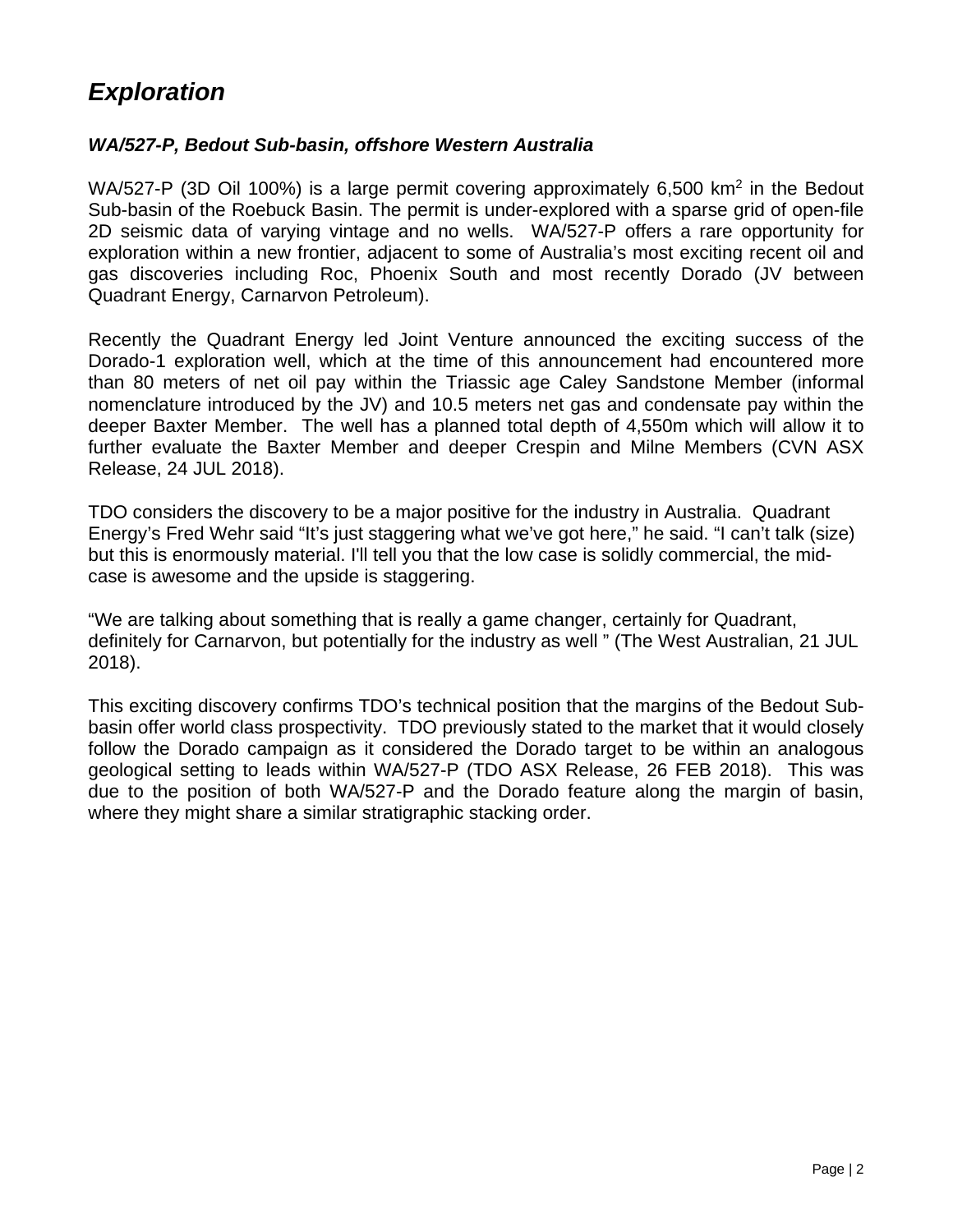

**Figure 1: WA/527-P Location, recent oil & gas discoveries and the Basin Margin.** 

The Dorado-1 well confirmed the presence of high quality reservoir sands with 100-1000 millidarcy within the Caley reservoir (CVN ASX Release, 18 JUL 2018). This supports TDO's long held view that reservoir quality towards the margin of the basin would be high, but also proves the presence of a competent sealing unit above the Caley Member. It is still uncertain as to how far this configuration extends along the basin margin, however, TDO's licensed subset of the Bilby 2D Multi-Client Survey indicates that high amplitude reflectors characteristic of the Caley Sandstone Member exist within WA-527-P (Figure 2).

**Figure 2: Example from the Bilby 2D MC Survey, showing bright amplitudes interpreted to be associated with the Caley Sandstone Member within WA/527-P.** 

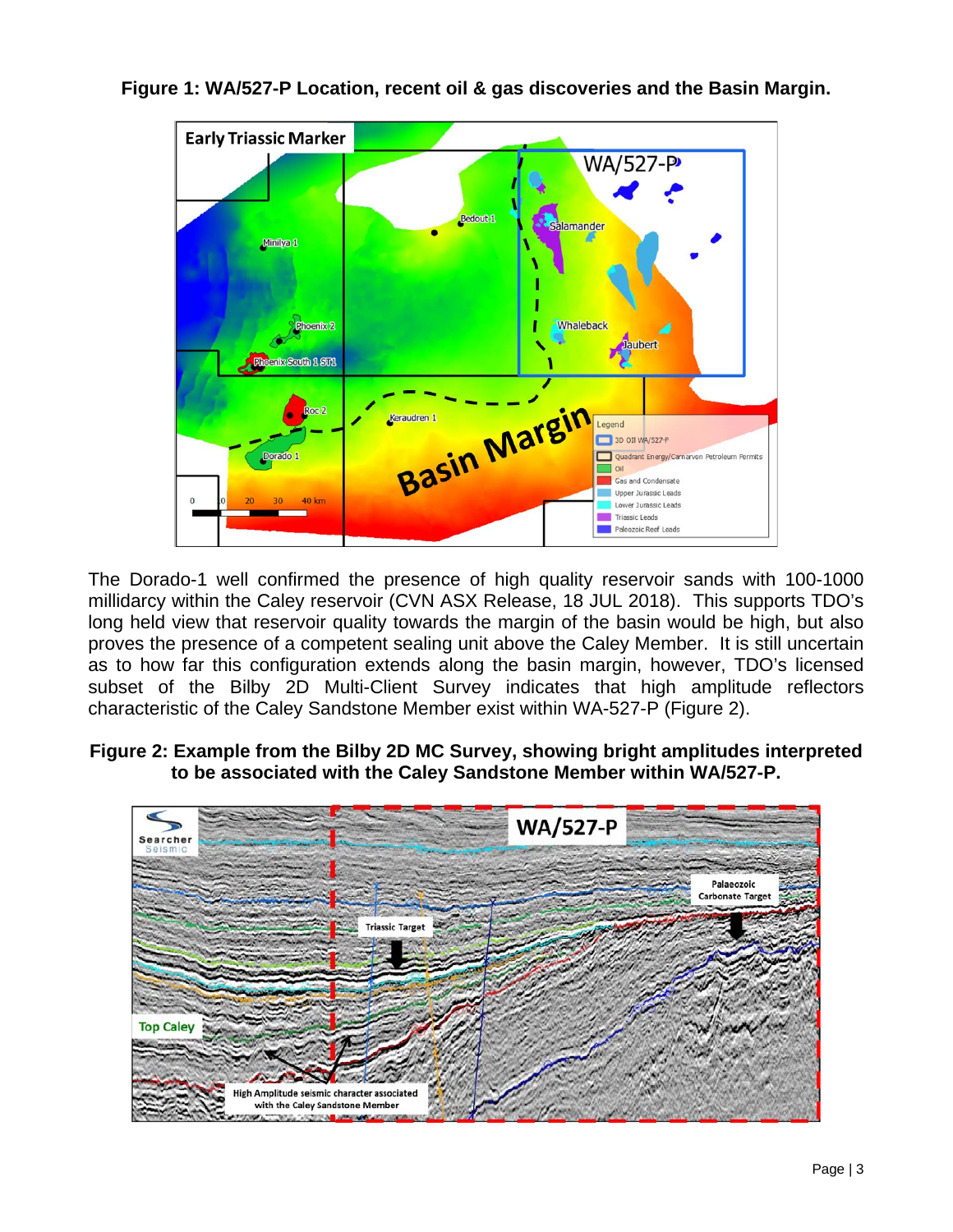Earlier in 2018 TDO released a summary of WA/527-P prospectivity (TDO ASX Release, 26 FEB 2018). TDO's proposed play concept involves up to fifteen targets, across different play levels, including; a series of apparent carbonate build-ups present within the eastern side of the acreage (Figure 2 and Figure 3). More modern broadband seismic data is required to provide an accurate image of this feature.

TDO has also identified a series of targets within both the Triassic and Jurassic sections. Many of these features have been identified on the Bilby 2D seismic data. As such, these are new features, not identified by previous operators of the permit. Of particular note is the identification of a Jurassic Lead named Whaleback, with a Best Estimate Prospective Resource of 86 MMbbls.

The Triassic Salamander and Jaubert leads have benefited from the new Bilby 2D survey which indicates that Salamander may extend further to the south than previously thought, and Jaubert may have some independent dip closure within the Jurassic. The Dorado-1 drilling results have significantly upgraded the prospectivity of these features by demonstrating the presence of high quality Triassic reservoir sands with a competent sealing unit along the margins of the Bedout Sub-basin.

Volumetric estimates detailing the Prospective Resources for WA/527-P area are shown in the table below *(ASX ann. 26/2/18).* These estimates, while conservative indicate that the permit contains significant potential value to 3D Oil. It should be noted that the estimations are conducted based on TDO's current dataset and has not been able to take into account various other proprietary geophysical data that the company does not have access to.



**Figure 3: WA/527-P Leads.**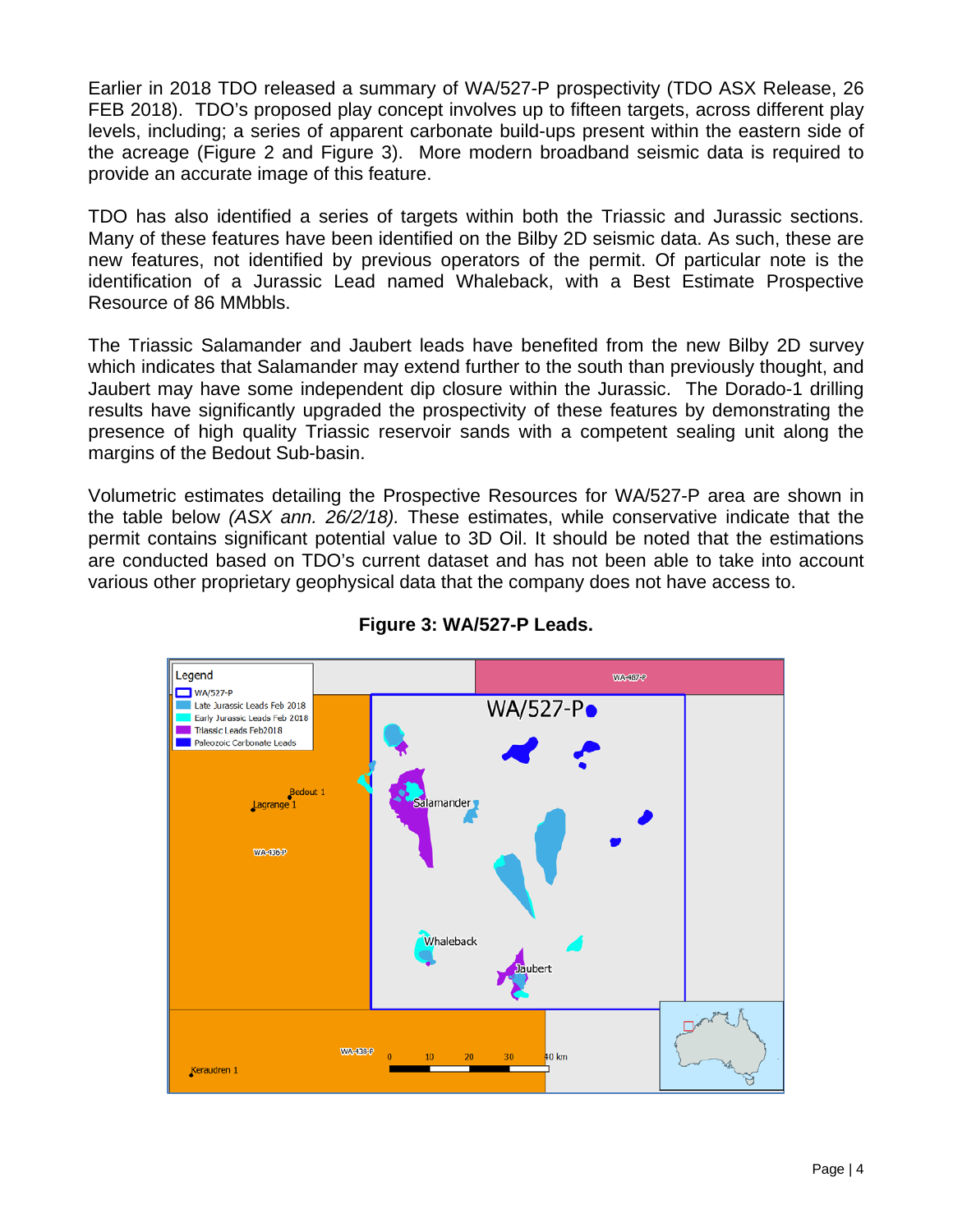#### **Table 1: WA/527-P Prospective Resource Estimate (MMbbls) Recoverable Oil** *(ASX ann. 26/2/18)*

| <b>Prospect</b>                  | <b>Status</b> | LOW | <b>Best</b> | High  |
|----------------------------------|---------------|-----|-------------|-------|
| Salamander                       | Lead          | 57  | 191         | 713   |
| <b>Jaubert</b>                   | Lead          | 17  | 72          | 205   |
| <b>Whaleback</b>                 | Lead          | 16  | 87          | 219   |
| <b>WA/527-P Arithmetic Total</b> |               | 90  | 349         | 1.138 |

WA/527-P is available to the farm-out market. The permit offers a unique opportunity for a partner to become involved with exploration adjacent to recent oil and gas discoveries and with a low-cost minimum work programme. The success of Dorado-1 has served to reduce exploration risk in this rapidly developing frontier.

### *VIC/P57, Gippsland Basin, offshore Victoria*

TDO has a 24.9% interest in the VIC/P57 exploration permit in the offshore Gippsland Basin with Joint Venture ("**JV**") partner and operator Hibiscus Petroleum. TDO acts as technical adviser to the JV.



**Figure 4: Prospects and Leads, VIC/P57**

During the quarter the JV received 564km2 of modern reprocessing from the CGG Gippsland Regeneration Reprocessing Project. This satisfies the key commitment from the guaranteed work program, which included 230km2 of reprocessing. The new data have been loaded into the interpretation platform and from preliminary analysis, is extremely encouraging for the prospectivity of the permit.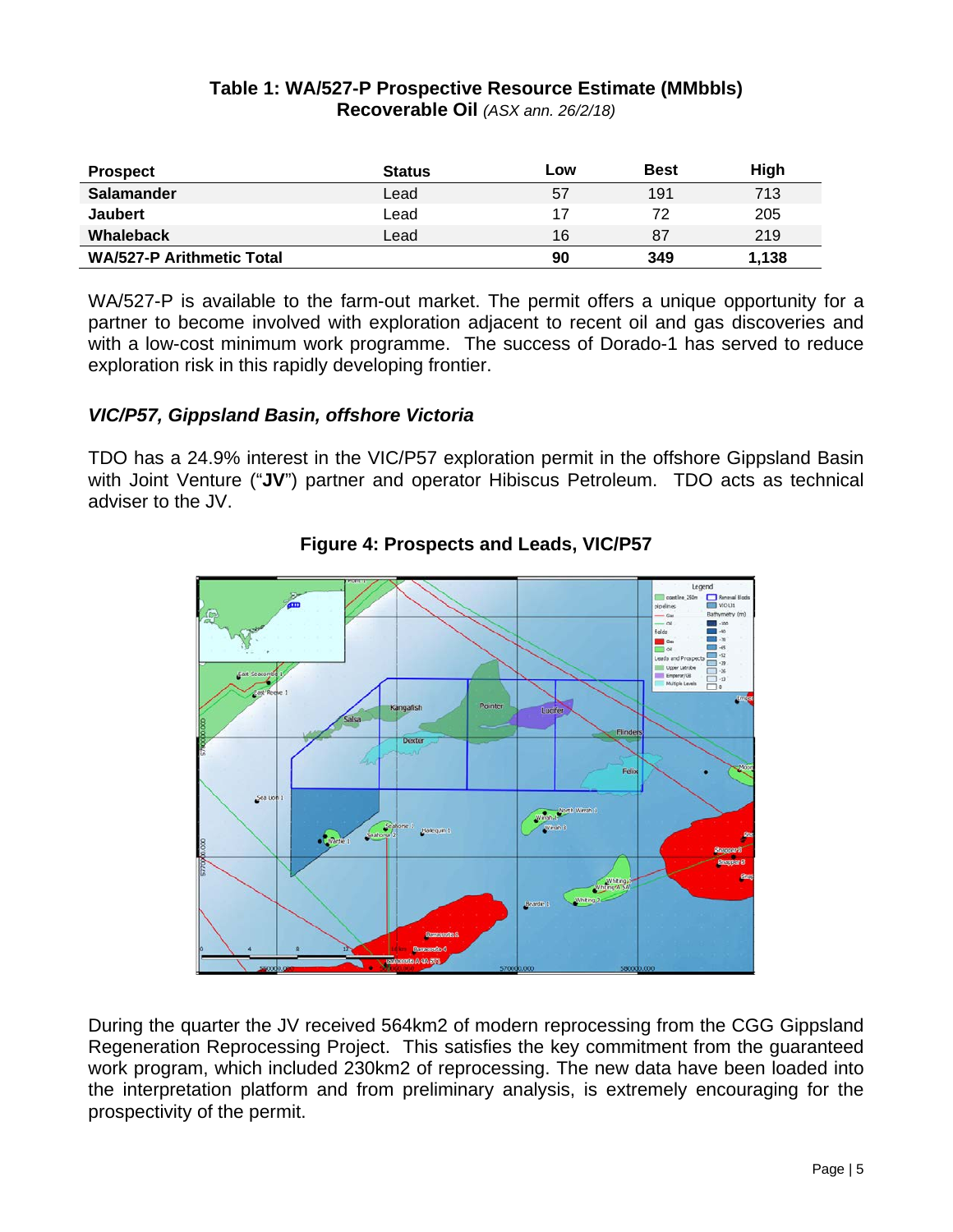On Figure 5, the Pointer Amplitude Anomaly (defined by the red circle) is clearly visible with finer detail apparent. This uplift in data quality will facilitate high quality mapping of the Pointer Prospect and allow the JV to accurately estimate the amount of gas present. TDO expects that the angle stacks required for full AVO assessment will be available for analysis shortly. A clear AVO anomaly will solidify Pointer as a strong candidate to contribute much needed gas to the East Australian market.



**Figure 5: Pointer Prospect Amplitude Anomaly**

Spectacular improvements in the data can be observed from the more deeply buried sections in the permit, as can be seen on Figure 6. This is important as TDO considers the deeper section as having strong potential for additional gas prospectivity. The section is barely visible on the vintage dataset available (left), but clearly imaged on the new CGG dataset (right), with superior representation of potential oil & gas targets. This improvement in data quality is expected to greatly improve mapping confidence and could delineate a series of new gas targets in the VIC/P57 acreage.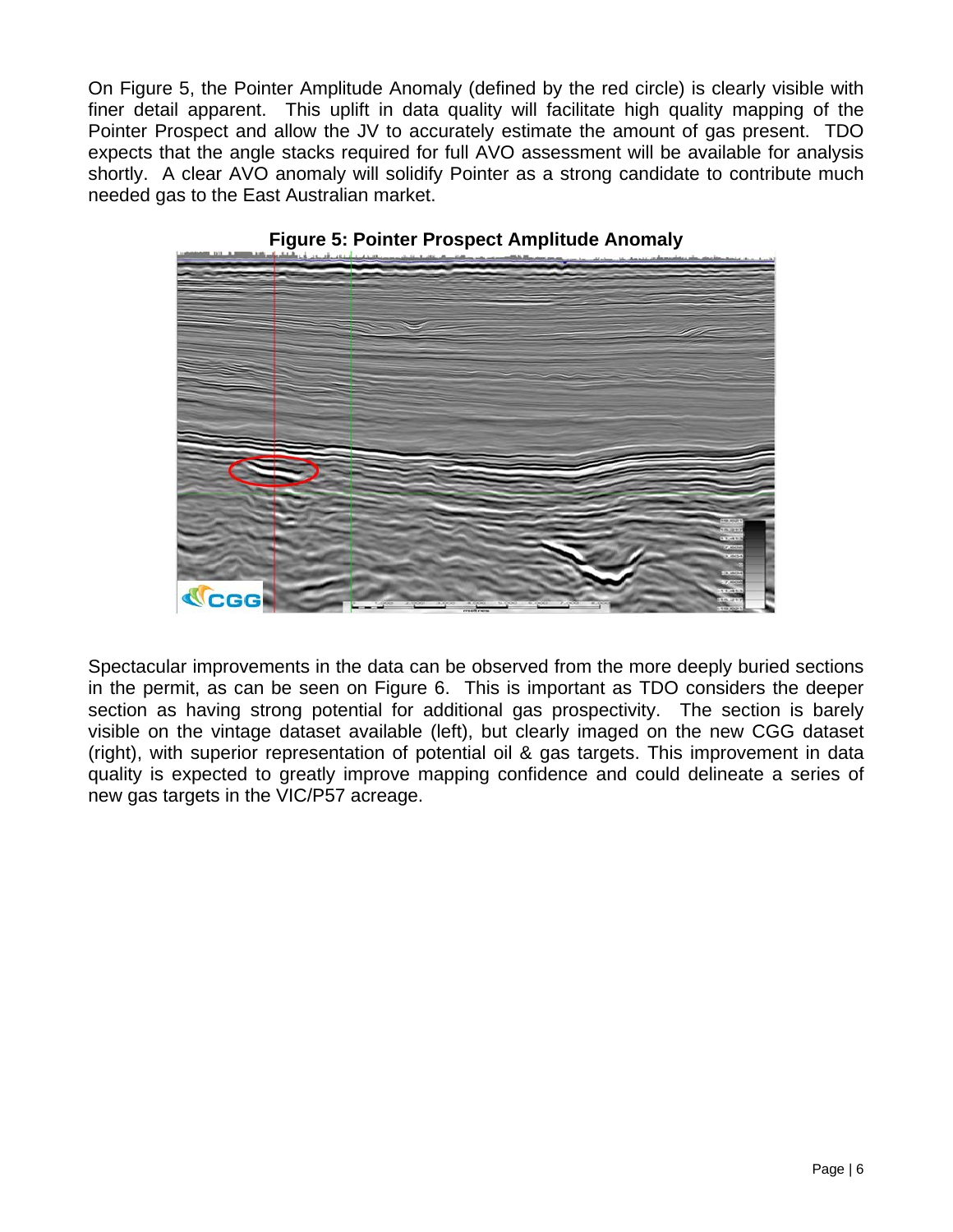### **Figure 4: Deep stratigraphy details visible on the new dataset (right) versus previous vintage (left)**



**Table 2: VIC/P57 Prospective Resources Estimate (MMbbls) Recoverable Oil** *(ASX ann. 27/7/17)*

| <b>Location</b>      | <b>Status</b> | Low  | <b>Best</b> | <b>High</b> |
|----------------------|---------------|------|-------------|-------------|
| <b>Felix</b>         | Prospect      | 6.8  | 15.9        | 26.9        |
| <b>Salsa</b>         | Lead          | 10.7 | 15.1        | 20.6        |
| <b>VIC/P57 Total</b> |               | 17.5 | 31.0        | 47.5        |

#### **Table 3: VIC/P57 Prospective Resource Estimate (BCF) Recoverable Gas** *(ASX ann. 27/7/17)*

| Location             | <b>Status</b> | Low   | <b>Best</b> | High  |
|----------------------|---------------|-------|-------------|-------|
| <b>Pointer</b>       | Prospect      | 140.1 | 235.3       | 364.9 |
| Dexter               | ∟ead          | 37.0  | 132.0       | 259.1 |
| <b>VIC/P57 Total</b> |               | 177.1 | 367.2       | 624.0 |

### *T/49P, Otway Basin, offshore Tasmania*

TDO continues to plan for 3D seismic acquisition scheduled for late 2018. The survey is intended to cover the central and southern part of T/49P (100%-owned). TDO is in the process of drafting of the Environmental Plan for the survey.

The Company is in the midst of engaging with community stakeholders as per government regulatory requirements. TDO is strongly committed to an open and thorough consultation process and as such, this process has been on-going since March 2018 and will continue until regulatory requirements are fully satisfied.

The previous 3D seismic survey confirmed the Flanagan Prospect in the northern portion of T/49P with Prospective Resource of 1.34 TCF (Best Estimate). The forthcoming 3D seismic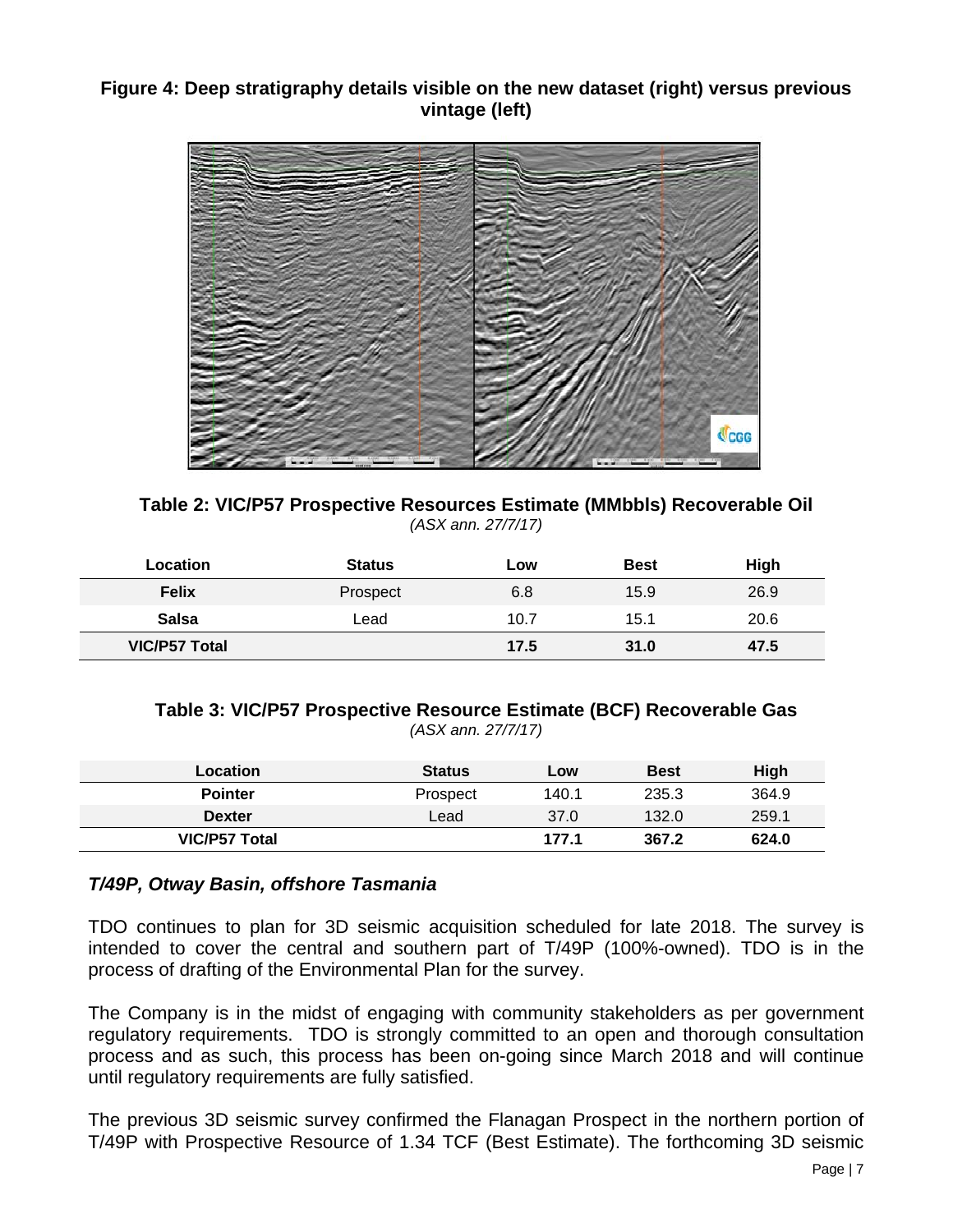survey, named Dorrigo, will target a series of significant leads across the central and southern portion of T/49P with the intention of maturing several of these to prospect status.

One of the key leads to be targeted by the seismic program is the **Harbinger** Lead, supported by a Type III AVO anomaly indicative of gas. Another candidate for 3D seismic acquisition is the **Seal Rocks** lead, with a Best Estimate Prospective Resource of over 4 TCF. **Seal Rocks** is constrained by widely spaced grid of 2D seismic and requires modern 3D data to asses more accurately.



### *Figure 1: Location Map of the Dorrigo 3D Marine Seismic Survey shown with Leads and Prospects*

3D Oil holds a 100% interest in the T/49P exploration permit, which covers 4,960 km<sup>2</sup> of the strategic offshore Otway Basin. The permit is located adjacent to the producing Thylacine and Geographe gas fields (100% owned by Beach Energy Limited (ASX: BPT). The company continues to engage with a number of large international petroleum companies interested in contributing significant investment to the project, while discussions progress under confidentiality agreements.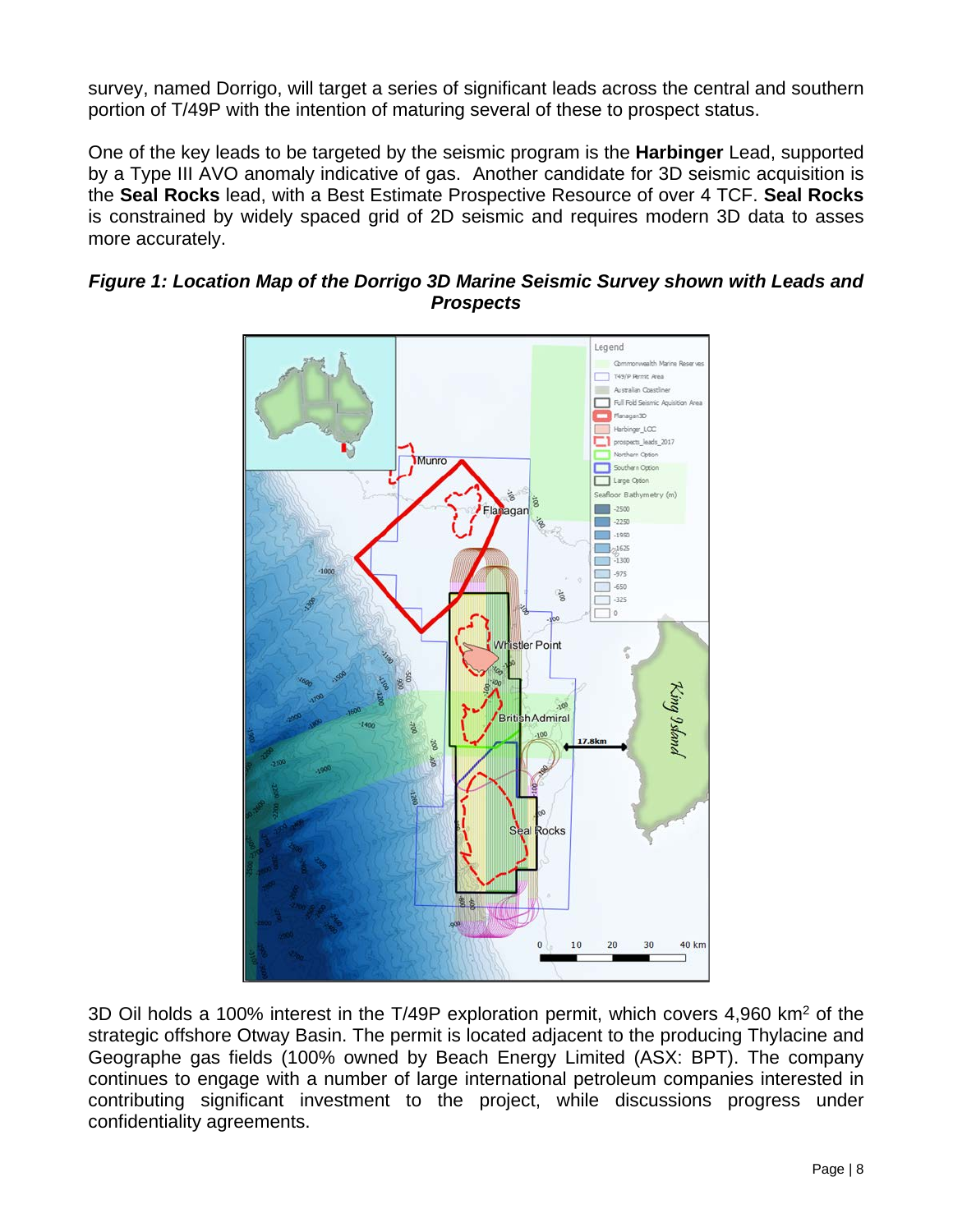### **Table 4: T/49P Prospective Resource Estimate (TCF) Recoverable Gas**

*(ASX ann. 27/7/17)*

| <b>Location</b>        | <b>Status</b> | LOW  | <b>Best</b> | High  |
|------------------------|---------------|------|-------------|-------|
| Flanagan               | Prospect      | 0.53 | 1.34        | 2.74  |
| Munro (T/49P Part)     | Lead          | 0.04 | 0.19        | 0.57  |
| <b>Whistler Point</b>  | Lead          | 0.82 | 2.04        | 8.95  |
| <b>British Admiral</b> | Lead          | 0.37 | 1.03        | 4.45  |
| <b>Seal Rocks</b>      | Lead          | 0.95 | 4.64        | 10.64 |
| <b>Harbinger</b>       | Lead          | 0.33 | 0.79        | 1.43  |
| <b>T/49P Total</b>     |               | 3.04 | 10.03       | 28.77 |

#### **Petroleum Tenement Holdings**

As at 30 June 2018, 3D Oil's petroleum tenement holdings were:

| <b>Tenement and Location</b>         | <b>Beneficial interest</b><br>at 31 Mar 2018 | <b>Beneficial interest</b><br>acquired / (disposed) | <b>Beneficial interest at</b><br>30 Jun 2018 |
|--------------------------------------|----------------------------------------------|-----------------------------------------------------|----------------------------------------------|
| VIC/P57                              | 24.9%                                        | nil                                                 | 24.9%                                        |
| <b>Offshore Gippsland Basin, VIC</b> |                                              |                                                     |                                              |
| <b>T/49P</b>                         | 100%                                         | nil                                                 | 100%                                         |
| <b>Offshore Otway Basin, TAS</b>     |                                              |                                                     |                                              |
| <b>WA-527-P</b>                      | 100%                                         | nil                                                 | 100%                                         |
| <b>Offshore Roebuck Basin, WA</b>    |                                              |                                                     |                                              |

#### **Qualified Petroleum Reserves and Resources Evaluator Statement**

The Prospective Resources estimates in this release are based on, and fairly represent, information and supporting documents prepared by, or under the supervision of Dr David Briguglio, who is employed full-time by 3D Oil Limited as Exploration Manager. He holds a BSc.Hons and PhD in Petroleum Geoscience and has been practicing as a Petroleum Geoscientist for 8 years. Dr Briguglio is qualified in accordance with ASX listing rule 5.41 and has consented in writing to the inclusion of the information in the form and context in which it appears.

#### **Prospective Resources**

The estimates have been prepared by the company in accordance with the definitions and guidelines set forth in the Petroleum Resources Management System, 2011 approved by the Society of Petroleum Engineer. Prospective Resource estimates are for recoverable volumes and unless otherwise stated this report quotes Best Estimates and gross volumes. The estimates are un-risked and have not been adjusted for both an associated chance of discovery and a chance of development.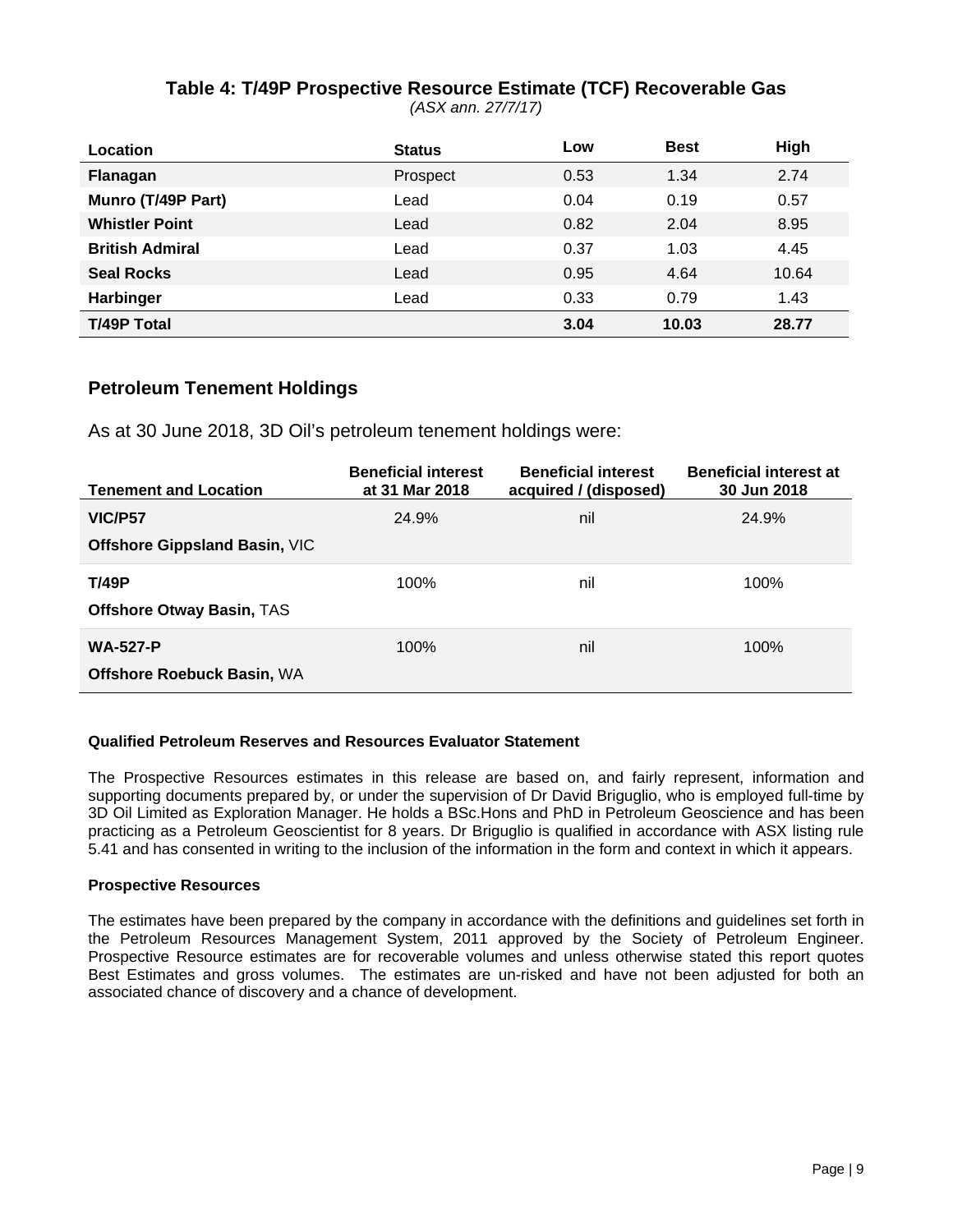*+Rule 5.5*

## **Appendix 5B**

## **Mining exploration entity and oil and gas exploration entity quarterly report**

Introduced 01/07/96 Origin Appendix 8 Amended 01/07/97, 01/07/98, 30/09/01, 01/06/10, 17/12/10, 01/05/13, 01/09/16

## **Name of entity** 3D OIL LIMITED **ABN Quarter ended ("current quarter")** 40 105 597 279 30 June 2018

|     | <b>Consolidated statement of cash flows</b>       | <b>Current quarter</b><br>\$A'000 | Year to date (12<br>months)<br>\$A'000 |
|-----|---------------------------------------------------|-----------------------------------|----------------------------------------|
| 1.  | Cash flows from operating activities              |                                   |                                        |
| 1.1 | Receipts from customers                           |                                   |                                        |
| 1.2 | Payments for                                      |                                   |                                        |
|     | exploration & evaluation<br>(a)                   | (128)                             | (359)                                  |
|     | development<br>(b)                                |                                   |                                        |
|     | production<br>(c)                                 |                                   |                                        |
|     | staff costs<br>(d)                                | (151)                             | (458)                                  |
|     | administration and corporate costs<br>(e)         | (94)                              | (508)                                  |
| 1.3 | Dividends received (see note 3)                   |                                   |                                        |
| 1.4 | Interest received                                 | 5                                 | 29                                     |
| 1.5 | Interest and other costs of finance paid          |                                   |                                        |
| 1.6 | Income taxes paid                                 |                                   |                                        |
| 1.7 | Research and development refunds                  |                                   |                                        |
| 1.8 | Other (provide details if material)               |                                   |                                        |
| 1.9 | Net cash from / (used in) operating<br>activities | (368)                             | (1, 296)                               |

|     | Cash flows from investing activities |   |  |
|-----|--------------------------------------|---|--|
| 2.1 | Payments to acquire:                 |   |  |
|     | property, plant and equipment<br>(a) |   |  |
|     | tenements (see item 10)<br>(b)       |   |  |
|     | investments<br>(C)                   | - |  |
|     | other non-current assets<br>(d)      | - |  |

+ See chapter 19 for defined terms

*1 September 2016* Page 1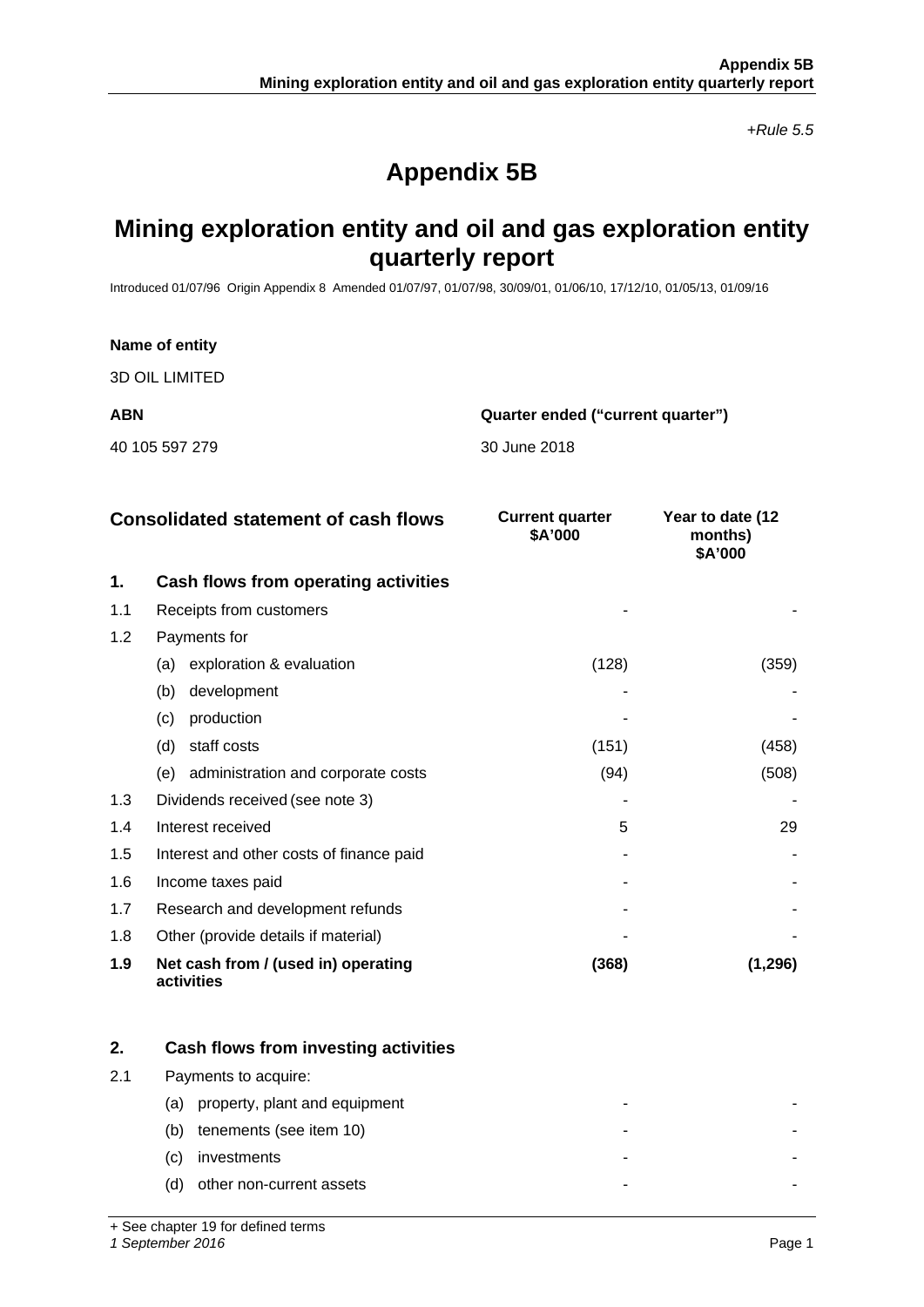|     | <b>Consolidated statement of cash flows</b>       | <b>Current quarter</b><br>\$A'000 | Year to date (12<br>months)<br>\$A'000 |
|-----|---------------------------------------------------|-----------------------------------|----------------------------------------|
| 2.2 | Proceeds from the disposal of:                    |                                   |                                        |
|     | property, plant and equipment<br>(a)              |                                   |                                        |
|     | tenements (see item 10)<br>(b)                    |                                   |                                        |
|     | investments<br>$\left( c\right)$                  |                                   |                                        |
|     | other non-current assets<br>(d)                   |                                   |                                        |
| 2.3 | Cash flows from loans to other entities           |                                   |                                        |
| 2.4 | Dividends received (see note 3)                   |                                   |                                        |
| 2.5 | Other: (cash on deposits)                         |                                   | 1.000                                  |
| 2.6 | Net cash from / (used in) investing<br>activities |                                   | 1,000                                  |

| 3.   | Cash flows from financing activities                                           |  |
|------|--------------------------------------------------------------------------------|--|
| 3.1  | Proceeds from issues of shares                                                 |  |
| 3.2  | Proceeds from issue of convertible notes                                       |  |
| 3.3  | Proceeds from exercise of share options                                        |  |
| 3.4  | Transaction costs related to issues of<br>shares, convertible notes or options |  |
| 3.5  | Proceeds from borrowings                                                       |  |
| 3.6  | Repayment of borrowings                                                        |  |
| 3.7  | Transaction costs related to loans and<br>borrowings                           |  |
| 3.8  | Dividends paid                                                                 |  |
| 3.9  | Other (provide details if material)                                            |  |
| 3.10 | Net cash from / (used in) financing<br>activities                              |  |

| 4.  | Net increase / (decrease) in cash and<br>cash equivalents for the period |       |         |
|-----|--------------------------------------------------------------------------|-------|---------|
| 4.1 | Cash and cash equivalents at beginning of<br>period                      | 1,376 | 1,304   |
| 4.2 | Net cash from / (used in) operating<br>activities (item 1.9 above)       | (368) | (1,296) |
| 4.3 | Net cash from / (used in) investing activities<br>(item 2.6 above)       |       | 1,000   |
| 4.4 | Net cash from / (used in) financing activities<br>(item 3.10 above)      |       |         |
| 4.5 | Effect of movement in exchange rates on<br>cash held                     |       |         |
| 4.6 | Cash and cash equivalents at end of<br>period                            | 1,008 | 1,008   |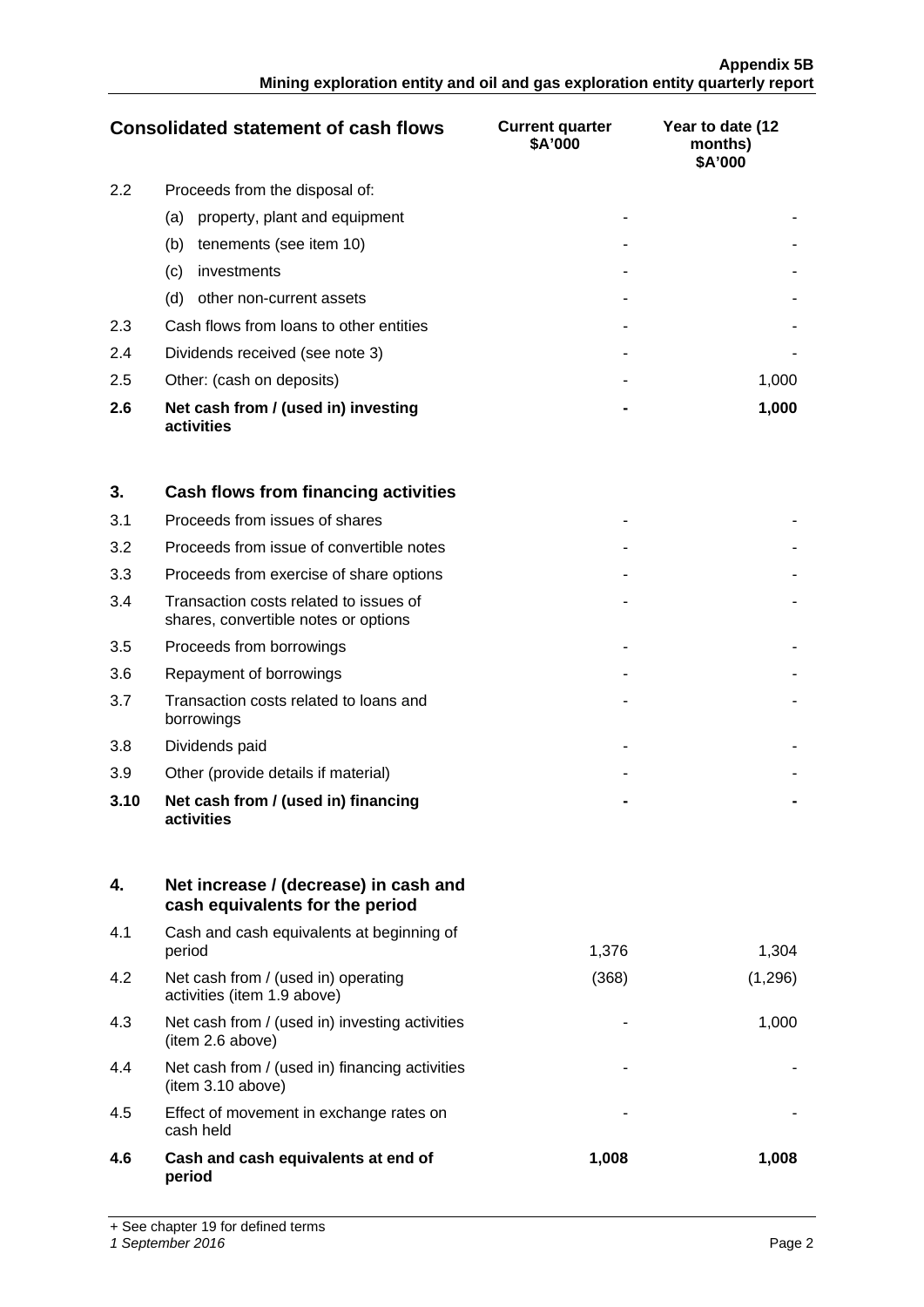| 5.  | Reconciliation of cash and cash<br>equivalents<br>at the end of the quarter (as shown in the<br>consolidated statement of cash flows) to the<br>related items in the accounts | <b>Current quarter</b><br>\$A'000 | <b>Previous quarter</b><br>\$A'000 |
|-----|-------------------------------------------------------------------------------------------------------------------------------------------------------------------------------|-----------------------------------|------------------------------------|
| 5.1 | Bank balances                                                                                                                                                                 | 796                               | 1.164                              |
| 5.2 | Call deposits                                                                                                                                                                 | 118                               | 118                                |
| 5.3 | <b>Bank overdrafts</b>                                                                                                                                                        |                                   |                                    |
| 5.4 | Other - Bank Guarantee                                                                                                                                                        | 94                                | 94                                 |
| 5.5 | Cash and cash equivalents at end of<br>quarter (should equal item 4.6 above)                                                                                                  | 1,008                             | 1.376                              |

| 6.  | Payments to directors of the entity and their associates           | <b>Current quarter</b><br><b>SA'000</b> |
|-----|--------------------------------------------------------------------|-----------------------------------------|
| 6.1 | Aggregate amount of payments to these parties included in item 1.2 | 124                                     |

- 6.2 Aggregate amount of cash flow from loans to these parties included in item 2.3
- 6.3 Include below any explanation necessary to understand the transactions included in items  $6.1$  and  $6.2$

Salaries, superannuation and Director's fees paid to directors and related entities during the June 2018 quarter.

#### **7. Payments to related entities of the entity and their associates**

| <b>Current quarter</b><br>\$A'000 |  |
|-----------------------------------|--|
|                                   |  |
|                                   |  |

**6.** Current quarter **\$A'000**

-

- 7.1 Aggregate amount of payments to these parties included in item 1.2
- 7.2 Aggregate amount of cash flow from loans to these parties included in item 2.3
- 7.3 Include below any explanation necessary to understand the transactions included in items 7.1 and 7.2

-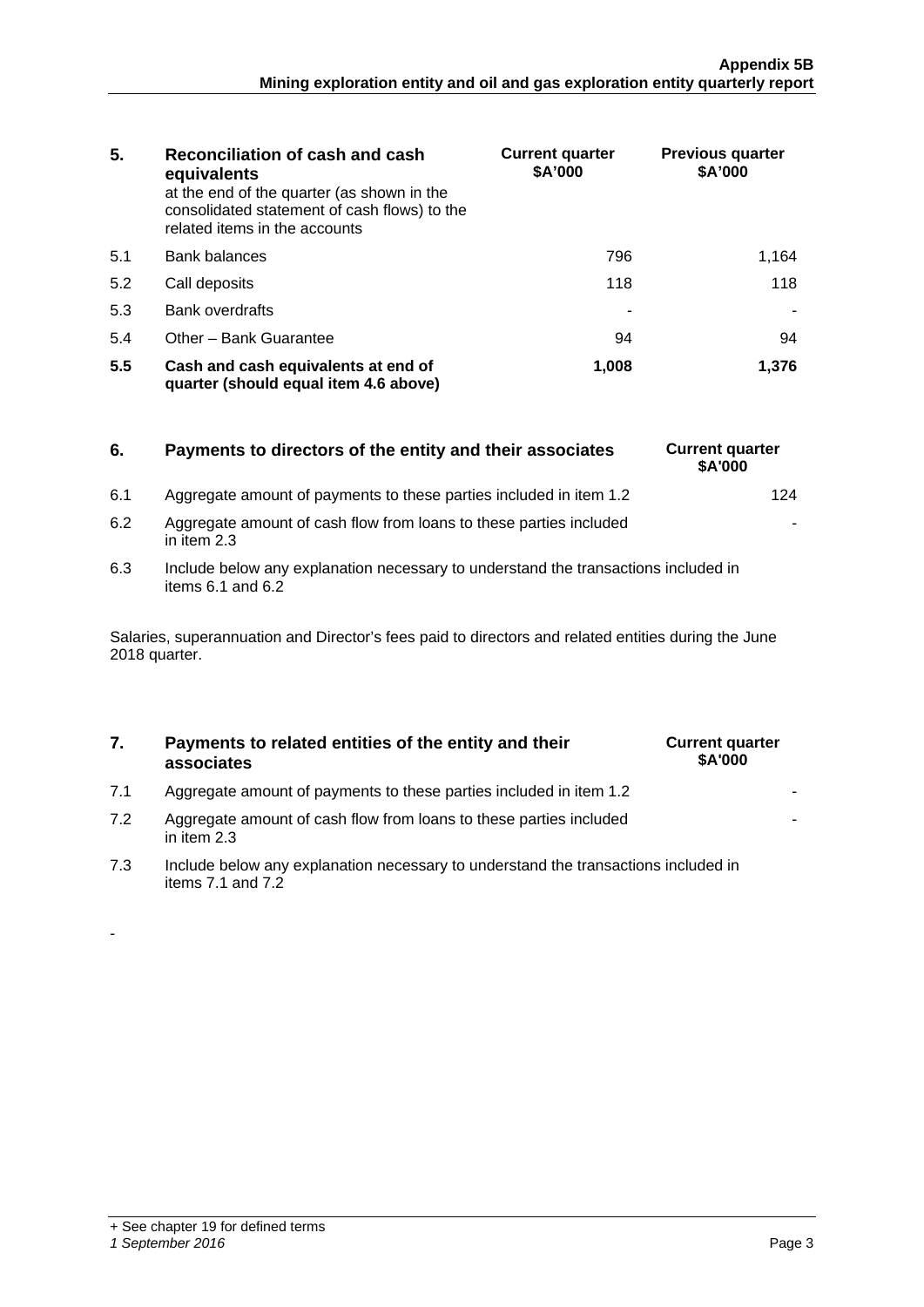| 8.  | <b>Financing facilities available</b><br>Add notes as necessary for an<br>understanding of the position                                                                                                                                                                                      | <b>Total facility amount</b><br>at quarter end<br>\$A'000 | Amount drawn at<br>quarter end<br>\$A'000 |  |  |
|-----|----------------------------------------------------------------------------------------------------------------------------------------------------------------------------------------------------------------------------------------------------------------------------------------------|-----------------------------------------------------------|-------------------------------------------|--|--|
| 8.1 | Loan facilities                                                                                                                                                                                                                                                                              | -                                                         |                                           |  |  |
| 8.2 | Credit standby arrangements                                                                                                                                                                                                                                                                  | -                                                         |                                           |  |  |
| 8.3 | Other (please specify)                                                                                                                                                                                                                                                                       | -                                                         |                                           |  |  |
| 8.4 | Include below a description of each facility above, including the lender, interest rate and<br>whether it is secured or unsecured. If any additional facilities have been entered into or are<br>proposed to be entered into after quarter end, include details of those facilities as well. |                                                           |                                           |  |  |

| 9.  | <b>Estimated cash outflows for next quarter</b> | <b>\$A'000</b> |
|-----|-------------------------------------------------|----------------|
| 9.1 | Exploration and evaluation                      |                |
| 9.2 | Development                                     |                |
| 9.3 | Production                                      |                |
| 9.4 | Staff costs                                     | 163            |
| 9.5 | Administration and corporate costs              | 137            |
| 9.6 | Other (provide details if material)             |                |
| 9.7 | <b>Total estimated cash outflows</b>            |                |

| 10.  | <b>Changes in</b><br>tenements<br>(items 2.1(b) and<br>$2.2(b)$ above)                            | <b>Tenement</b><br>reference<br>and<br><b>location</b> | Nature of interest | Interest at<br>beginning<br>of quarter | <b>Interest</b><br>at end of<br>quarter |
|------|---------------------------------------------------------------------------------------------------|--------------------------------------------------------|--------------------|----------------------------------------|-----------------------------------------|
| 10.1 | Interests in mining<br>tenements and<br>petroleum tenements<br>lapsed, relinquished<br>or reduced |                                                        |                    |                                        |                                         |
| 10.2 | Interests in mining<br>tenements and<br>petroleum tenements<br>acquired or increased              |                                                        |                    |                                        |                                         |

-